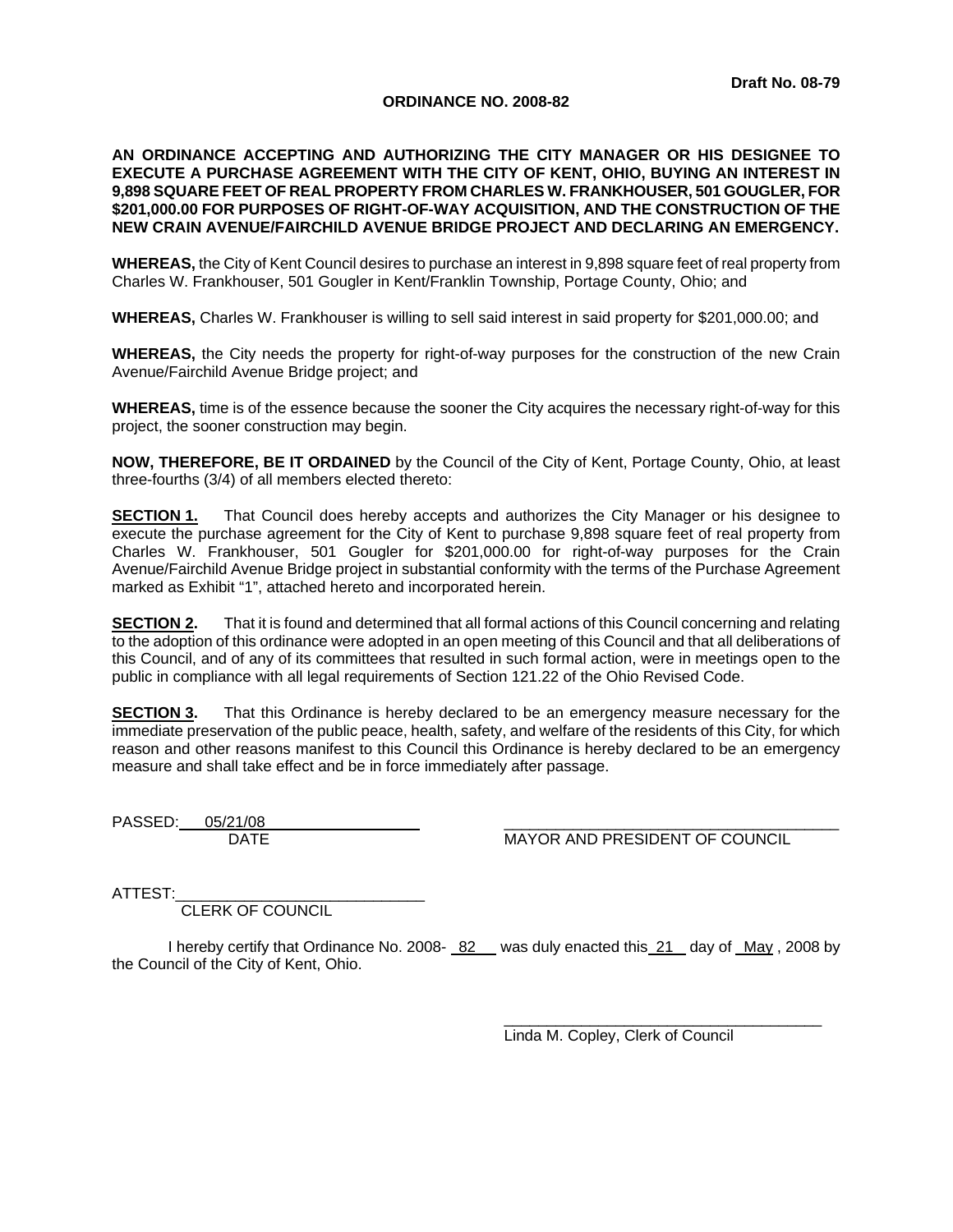# CONTRACT FOR SALE AND PURCHASE OF REAL PROPERTY WITH BUILDING(S)

# PARCEL(S): 23 WDV POR-CRAIN AVENUE

This Agreement is by and between the The City of Kent ["Purchaser"] and Charles W. Frankhouser, by Betty J. Thomas, Power of Attorney, "Seller" includes all of the foregoing named persons or entities]. Purchaser and Seller are referred to collectively in this Agreement as "Parties."

In consideration of the mutual promises, agreements and covenants herein contained, the Parties contract as follows:

## $\mathbf{1}$ . **Price and Consideration**

Purchaser shall pay to Seller the sum of \$201,000.00, which sum shall constitute the entire amount of compensation due Seller for: (a) the real property to be conveyed, including all fixtures; (b) any and all damages to any residual lands of Seller; (c) Seller's covenants set forth herein; (d) any and all supplemental instruments reasonably necessary to transfer the title of the subject property; and (e) \*other items\*.

Seller shall be exclusively responsible for all delinquent taxes and assessments, including penalties and interest, and for all other real estate taxes and assessments that are a lien as of the date on which this Agreement closes. The taxes and assessments for the current calendar year shall be prorated on an estimated basis to the date of acquisition of title or date of possession, whichever is earlier in time. Seller shall be responsible for any and all future installments of any special assessments levied and assessed against the real property, whether or not any such special assessment has been certified to the county auditor for collection, provided that such installments of special assessments shall be a lien on the subject real property as of the date of transfer of title. Purchaser may withhold in escrow a sufficient amount of the purchase money to satisfy the foregoing items to be paid by Seller; any balance remaining after such taxes, assessments, etc., are discharged shall be paid to Seller and any deficiency shall be the responsibility of Seller.

## $2.$ **Estate Sold and Deed to Transfer**

Seller, upon fulfillment of all the obligations and terms of this Agreement, shall sell and convey to Purchaser, its successors and assigns, the property which is more particularly described in Exhibit A attached hereto and by this reference incorporated herein, together with all the appurtenances and hereditaments thereunto belonging and with all buildings and improvements now located thereon, and all

Page 1 of 6

**CSR State**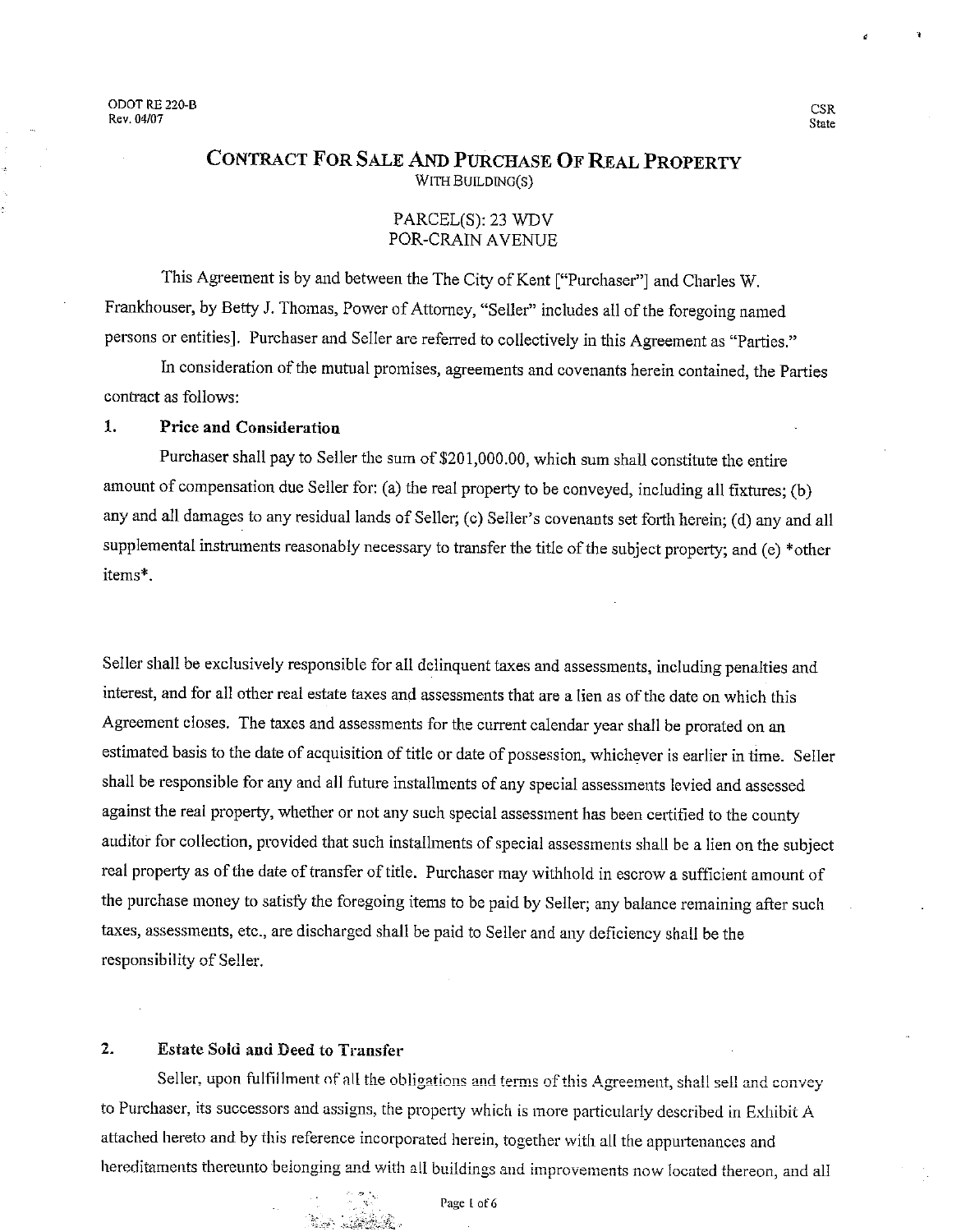fixtures of every nature now attached to or used with said land, buildings and improvements including, but not limited to, all heating, hot water, air conditioning, plumbing, attached electrical fixtures with bulbs or tubes, window shades, venetian blinds, curtain and traverse rods, awnings, storm and screen sashes and doors, and shrubbery and trees.

If the rights, titles and estates described in Exhibit A constitute the fee simple in, to and of the real property, then such sale and conveyance by Seller shall be by a good and sufficient general warranty deed with, if applicable, full release of dower. In the event the rights, titles, and estates described in Exhibit A constitute something less than the fee simple of the real property, then such sale and conveyance by Seller shall be by a good and sufficient deed or other instrument regularly and ordinarily used to transfer such lesser rights, titles and estates with, if applicable, full release of dower.

### $3.$ **Limited Access Parcels - Waiver of Abutters' Rights**

If the property described in Exhibit A is designated by Purchaser as a limited access parcel, then Seller further agrees to release to Purchaser, its successors and assigns, any and all abutters' rights, including access rights, appurtenant to any remaining lands of Seller (from which the property described in Exhibit A is being severed) in, over, on, from and to the property described in Exhibit A.

### $\overline{4}$ . **Supplemental Instruments**

Seller agrees to execute any and all supplemental instruments or documents necessary to vest Purchaser with the rights, titles and interests described in Exhibit A.

#### 5. **Warranty of Title**

Seller shall, and hereby does, warrant that the property described in Exhibit A is free and clear from all liens and encumbrances whatsoever, except: (a) easements, restrictions, conditions and covenants of record; (b) all legal highways; (c) zoning and building laws, ordinances, rules and regulations; and (d) any and all taxes and assessments not yet due and payable.

### **Elimination of Others' Interests** 6.

Seller shall assist, in whatever manner reasonably possible under the circumstances, to procure and deliver to Purchaser releases and cancellations of any and all other rights, titles and interests in the property described in Exhibit A, such as, but not limited to, those belonging to tenants, lessees, mortgagees or others now in possession or otherwise occupying the subject premises, and all assessment claims against said property.

#### $7.$ No Change in Character of Property

Seller shall not change the existing character of the land or alter, remove, destroy or change any structure or fixture located on the property described in Exhibit A. If, prior to the date on which possession of the subject property is surrendered to Purchaser, the subject property, including structures and fixtures, suffers any damage, change, alteration or destruction then, and without regard to the cause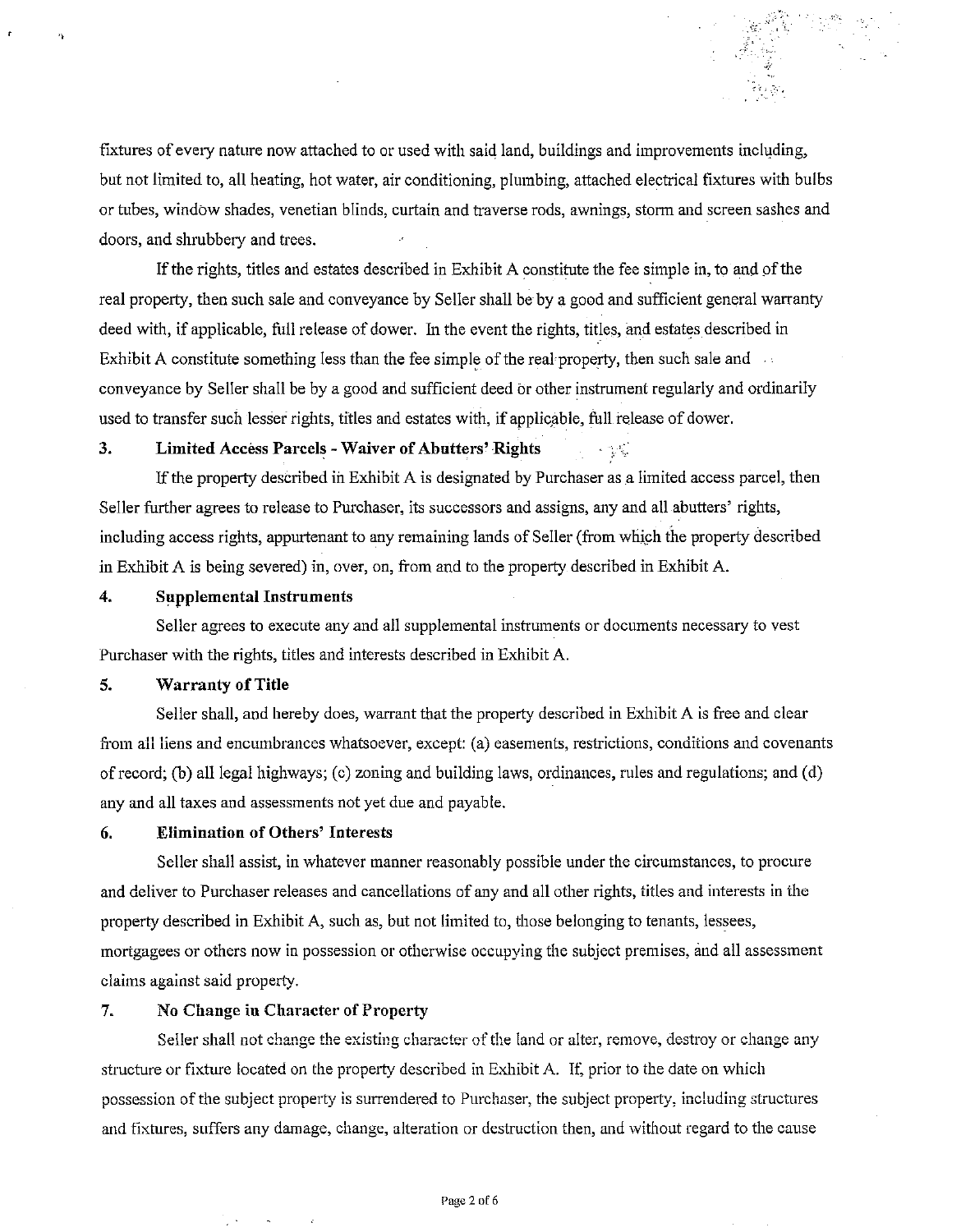thereof, Seller shall restore the subject property to the condition it was in at the time Seller executed this Agreement; in the alternative, Seller may agree to accept the abovementioned purchase price less the costs associated with such restoration. If Seller refuses to either restore the premises or accept the decreased consideration as aforementioned, then Purchaser, at its option after discovery or notification of such damage, change, alteration or destruction, may terminate and cancel this Agreement upon written notice to Seller.

#### 8. Offer to Sell

If Seller executes this Agreement prior to Purchaser, then this Agreement shall constitute and be an Offer to Sell by Seller that shall remain open for acceptance by Purchaser for a period of 20 days immediately subsequent to the date on which Seller delivers such executed Agreement to Purchaser. Upon Purchaser's acceptance and execution of this Agreement within said period of 20 days, this Agreement shall constitute and be a valid Contract for Sale and Purchase of Real Property that is binding upon the Parties.

#### **Designation of Escrow Agent** 9.

Seller agrees that Purchaser may designate an escrow agent to act on behalf of the Parties in connection with the consummation and closing of this Agreement.

#### 10. **Closing Date**

The consummation and closing of this Agreement shall occur at such time and place as the Parties may agree, but no later than 10 days after Purchaser notifies Seller in writing that Purchaser is ready to consummate and close this Agreement. Provided, however, in no event shall such consummation and closing occur more than 120 days after the last date on which one of the Parties executes this Agreement.

# Physical Possession of Structures Occupied by Seller 11.

Seller shall surrender physical possession of all structures occupied by Seller, or the portions thereof occupied by Seller, to Purchaser not later than 30 days after Purchaser tenders the purchase price to Seller. Seller agrees that Purchaser may withhold in escrow from the purchase price the sum of \$N/A to ensure that the subject structures will be vacated on or before the 30 days mentioned above and that the subject structures will be surrendered to Purchaser in the same condition as it was in at the time Seller executed this Agreement. If Seller properly vacates and surrenders possession of the subject structures as aforesaid, then said \$N/A shall be paid immediately to Seller. If the subject structures are not vacated as aforesaid, a rental agreement for the subject structures shall be entered into by the Parties, in which Seller shall be the lessee and Purchaser shall be the lessor, and upon execution of such rental agreement the said \$N/A shall be paid immediately to Seller; in the event Seller fails or refuses for any reason to enter into such rental agreement, then Purchaser may retain all or part of the said \$N/A withheld in escrow to compensate Purchaser for the reasonable amount of rent that Seller owes for holding over possession of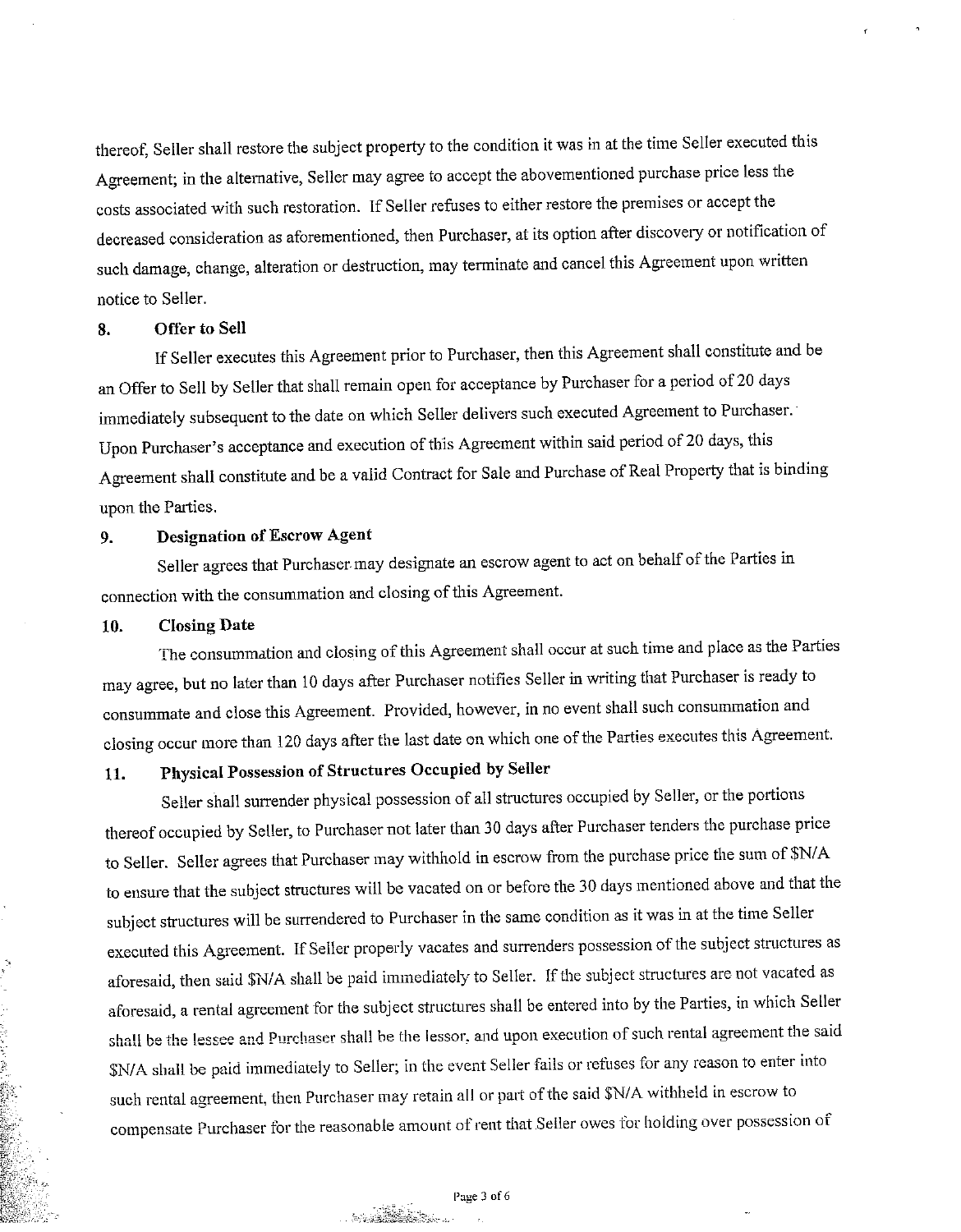the subject structures, plus an amount to pay for any taxes, assessments and for any costs of restoration necessary to put the structures in the same condition as they were at the time Seller executed this Agreement.

### $12.$ Physical Possession of Vacant Land and Structures

Seller shall surrender physical possession of vacant land and vacant structures to Purchaser not later than the date on which Purchaser tenders the purchase price to Seller.

## 13. Control of Property Occupied by Seller's Tenant(s)

Control of property occupied by Seller's tenant(s) shall be assumed by Purchaser on the date Purchaser tenders the purchase price to Seller. From that date forward, Purchaser shall be entitled to collect and retain as its own funds any and all rental payments thereafter made by such tenant(s). If any rents due under the lease(s) with Seller have been prepaid by Seller's tenant(s), then said prepaid rents shall be prorated to the date on which the purchase price is tendered by Purchaser, and said prepaid rents shall be paid to Seller and Purchaser in accordance with such proration.

### 14. **Binding Agreement**

į

Any and all of the terms, conditions and provisions of this Agreement shall be binding upon and shall inure to the benefit of Seller and Purchaser and their respective heirs, executors, administrators, successors and assigns.

### 15. **Multiple Originals**

This Agreement may be executed in two or more counterparts, each of which will be deemed an original, but all of which together shall constitute but one and the same instrument.

### 16. **Entire Agreement**

This instrument contains the entire agreement between the Parties, and it is expressly understood and agreed that no promises, provisions, terms, warranties, conditions or obligations whatsoever, either express or implied, other than herein set forth, shall be binding upon Seller or Purchaser.

### 17. **Amendments and Modifications**

No amendment or modification of this Agreement shall be valid or binding upon the Parties unless it is made in writing, cites this Agreement and is signed by Seller and Purchaser.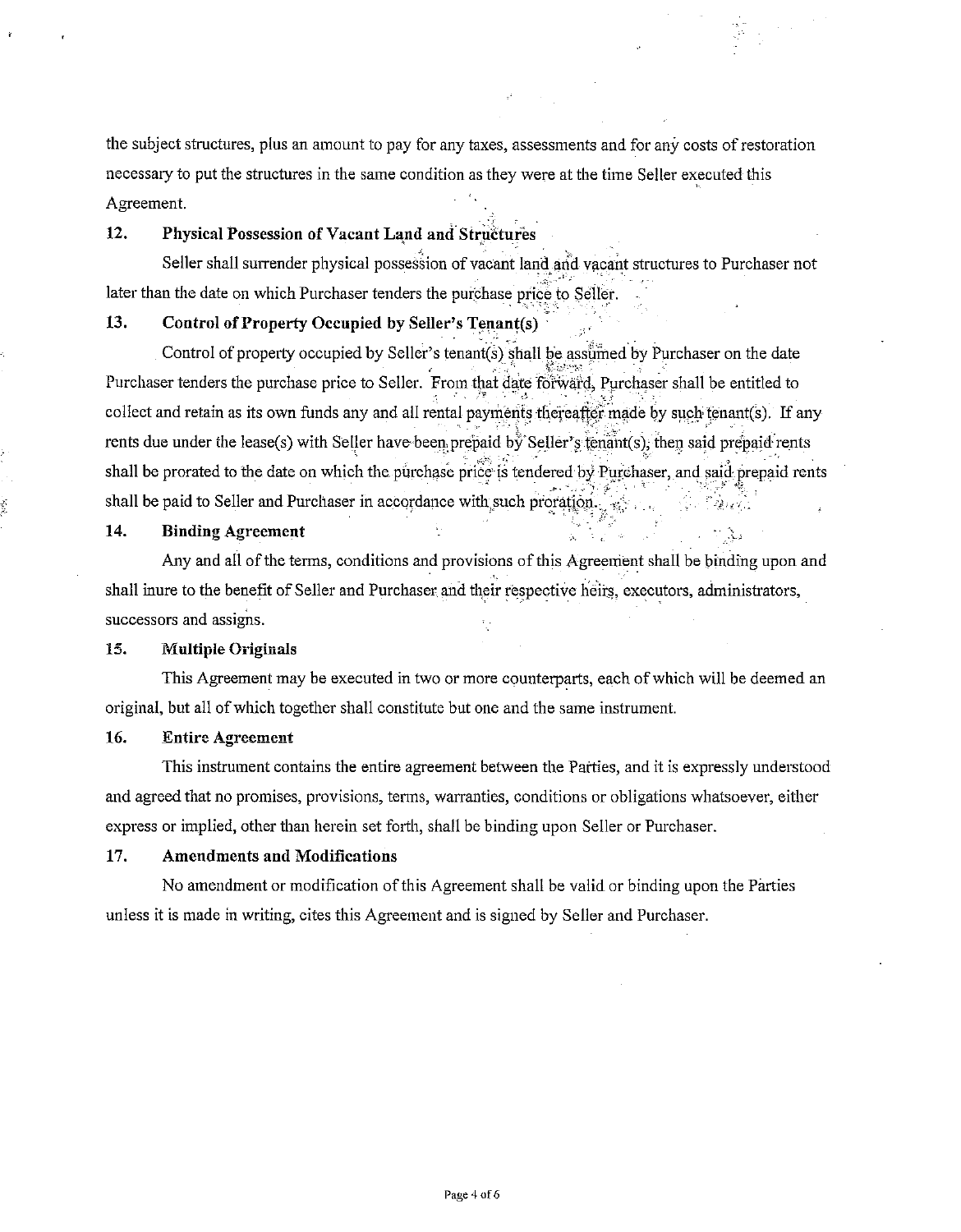Special ACK for Contracts

**RE 249-C** Rev. 04/07

CHARLES W. FRANKHOUSER, BY BETTY J. THOMAS, P.O.A

 $\mathscr{P}$ By: Betty J. Thomas

Power of Attorney

STATE OF OHIO, COUNTY OF PORTAGE ss:

day of  $\frac{1}{2}$  ///*//rc//* BE IT REMEMBERED, that on the  $\mathbb{R}^2$ before me the subscriber, a Notary Public in and for said state and county, personally came the above named Betty J. Thomas, who acknowledged being the Power of Attorney of Charles W. Frankhouser, and who signed or acknowledged the signing of the foregoing instrument to be the voluntary act and deed of said Charles W. Frankhouser

IN TESTIMONY WHEREOF, I have hereunto subscribed my name and affixed my official seal on the day and year last aforesaid.

NOTARY PUBLIC

JENNIFER COLLINS Notary Public - State of Ohio My Commission expires: My Commission Expires June 9, 2010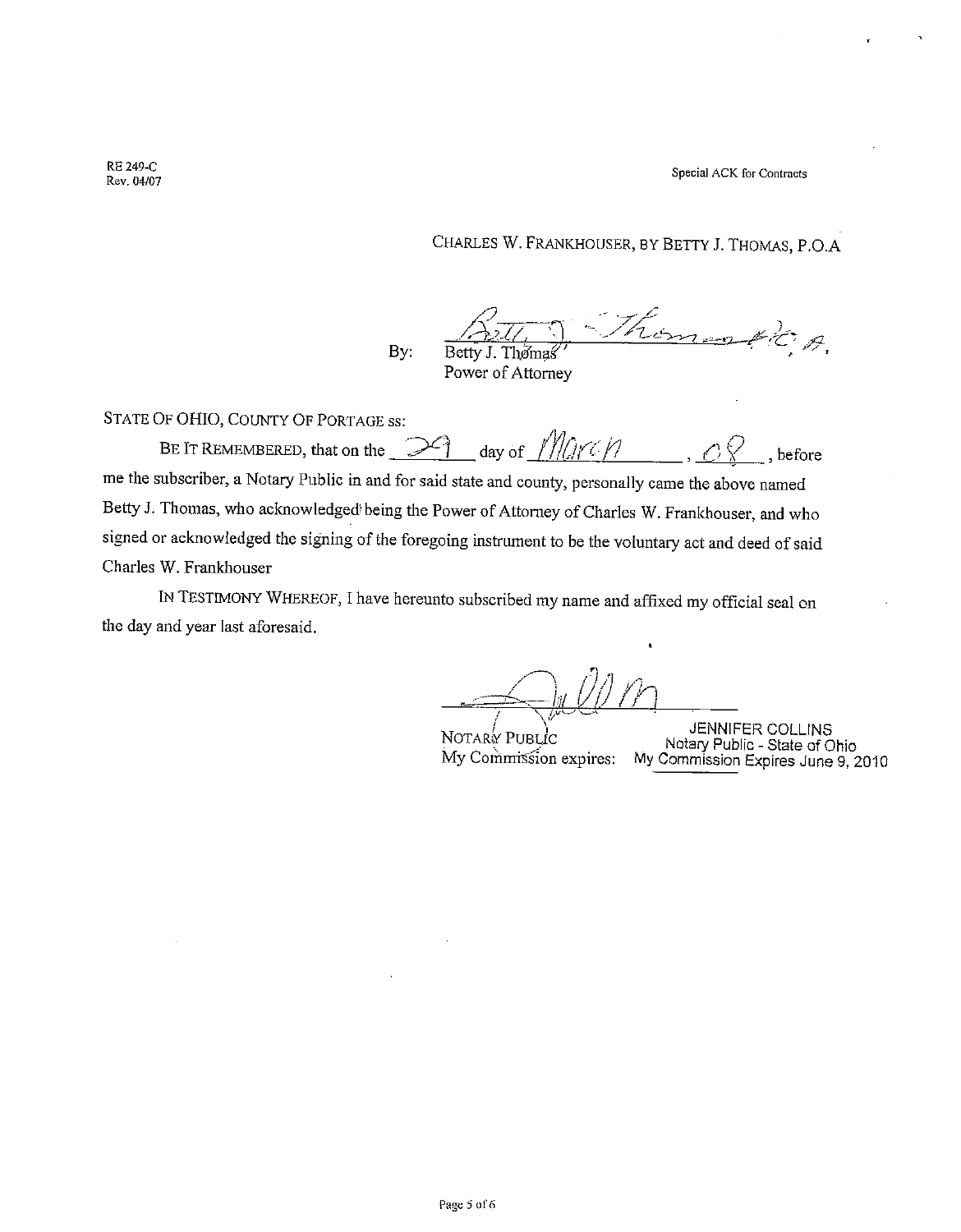# **CITY OF KENT**

Deputy Service Director Date: By: before me the subscriber, a Notary Public in and for said state and county, personally came the above City of Kent, who signed or acknowledged the signing of the foregoing instrument to be the voluntary act and deed of the City of Kent. IN TESTIMONY WHEREOF, I have hereunto subscribed my name and affixed my official seal on the day and year last aforesaid.  $\frac{1}{2}$  .  $\mathbb{F}_p$  ,  $\mathbb{F}_p$ 

> NOTARY PUBLIC My Commission expires: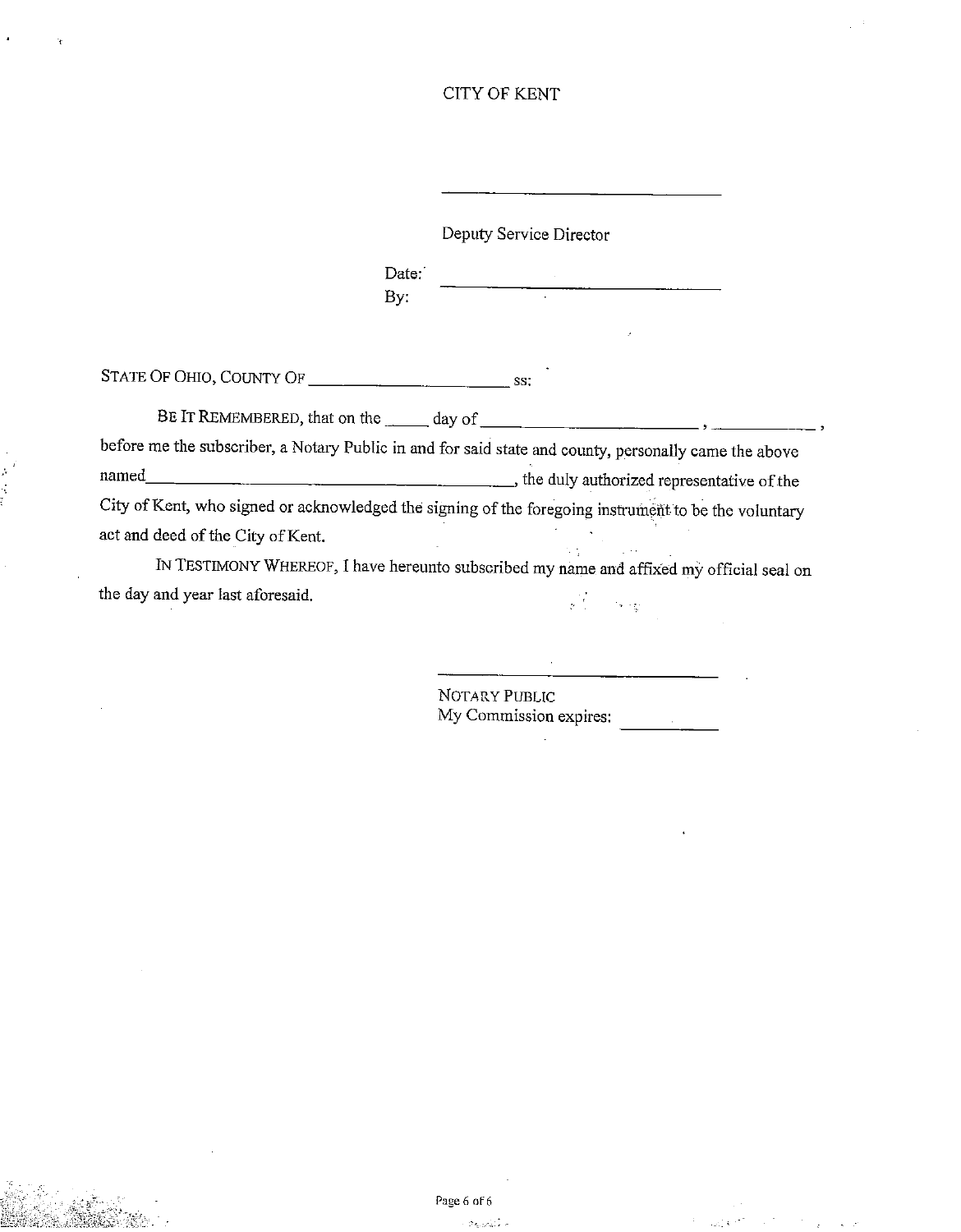# EXHIBIT A

RX 251 Rev. 10/06

**PID PARCEL** CTY-RTE-SEC Version Date

Page 1 of 2 18466  $22 WDY$ POR-CRAIN AVENUE 12/01/06

# PARCEL 23-WDV

# POR CRAIN AVENUE ALL RIGHT, TITLE AND INTEREST IN FEE SIMPLE IN THE FOLLOWING DESCRIBED PROPERTY WITHOUT LIMITATION OF EXISTING ACCESS RIGHTS IN THE NAME AND FOR THE USE OF THE CITY OF KENT, PORTAGE COUNTY, OHIO

Grantor/Owner, for himself and his heirs, executors, administrators, successors and assigns, reserves all existing rights of ingress and egress to and from any residual area (as used herein, the expression "Grantor/Owner" includes the plural, and words in the masculine include the feminine or neuter).

# [Surveyor's description of the premises follows]

-Situated in the City of Kent, County of Portage and State of Ohio, being part of Lot 30 of Original Franklin Township, T-3-N, R-9-W, being a parcel of land lying on the right side of the centerline of rightof-way of S.R. 43 (Gougler Avenue) (R/W 60 feet), as shown on the POR-CRAIN AVENUE plans made for the City of Kent, Ohio by ARCADIS G & M of Ohio, Inc. and as recorded in Reception Number of the records of Portage County, Ohio and being located within the following described points in the boundary thereof:

Commencing at a 1" bar in a monument box found at the intersection of the centerline of right-of-way of Rockwell Street (49.5 feet) and the centerline of right-of-way of S.R. 43 (Gougler Avenue) (60 feet), said monument box at Station 634+26.46, on the centerline of right-of-way of S.R. 43 (Gougler Avenue);

Thence South 78° 05' 42" East 31.44' along the centerline extension of Rockwell Street to the easterly right-of-way line of S.R. 43 (Gougler Avenue) at Station 634+17.06, 30.00' right of the centerline of right-of-way of said S.R. 43 (Gougler Avenue);

Thence North 05° 28' 50" West 54.52' along the easterly right-of-way line of S.R. 43 (Gougler Avenue) to an iron pin set at the southwesterly corner of a parcel of land now or formerly owned by Charles W. Frankhouser (Grantor) recorded in Volume 220, Page 712, at Station 634+71.59, 30.00' right of the centerline of right-of-way of said S.R. 43 (Gougler Avenue); also being the TRUE PLACE OF BEGINNING of the parcel herein described:

- 1. Thence North 05° 28' 50" West 117.82' along the easterly right-of-way line of S.R. 43 (Gougler Avenue) to the northwest corner of said Frankhouser parcel at Station 635+89.41, 30.00 right of the centerline of S.R. 43 (Gougler Avenue), witness 635+89.44, 29.97' right of the centerline of S.R. 43 (Gougler Avenue);
- 2. Thence South 68° 38' 28" East 110.55' along the northerly property line to an iron pin set at the northeast corner of said Frankhouser parcel at Station 635+39.50, 128.64' right of the centerline of S.R. 43 (Gougler Avenue);
- 3. Thence South 34°17' 05' East 20.44' along the easterly property line of said Frankhouser parcel to an iron pin set at Station 635+21.59, 138.49' right of the centerline of S.R. 43 (Gougler Avenue);
- 4. Thence South 12° 37' 00" East 50.39' along the easterly property line of said Frankhouser parcel to an iron pin set at the southeast corner of said parcel at Station 634+71.59, 144.75' right of the centerline of S.R. 43 (Gougler Avenue);
- 5. Thence South 84° 31' 10" West 114.75' along the southerly property to the TRUE PLACE OF BEGINNING.